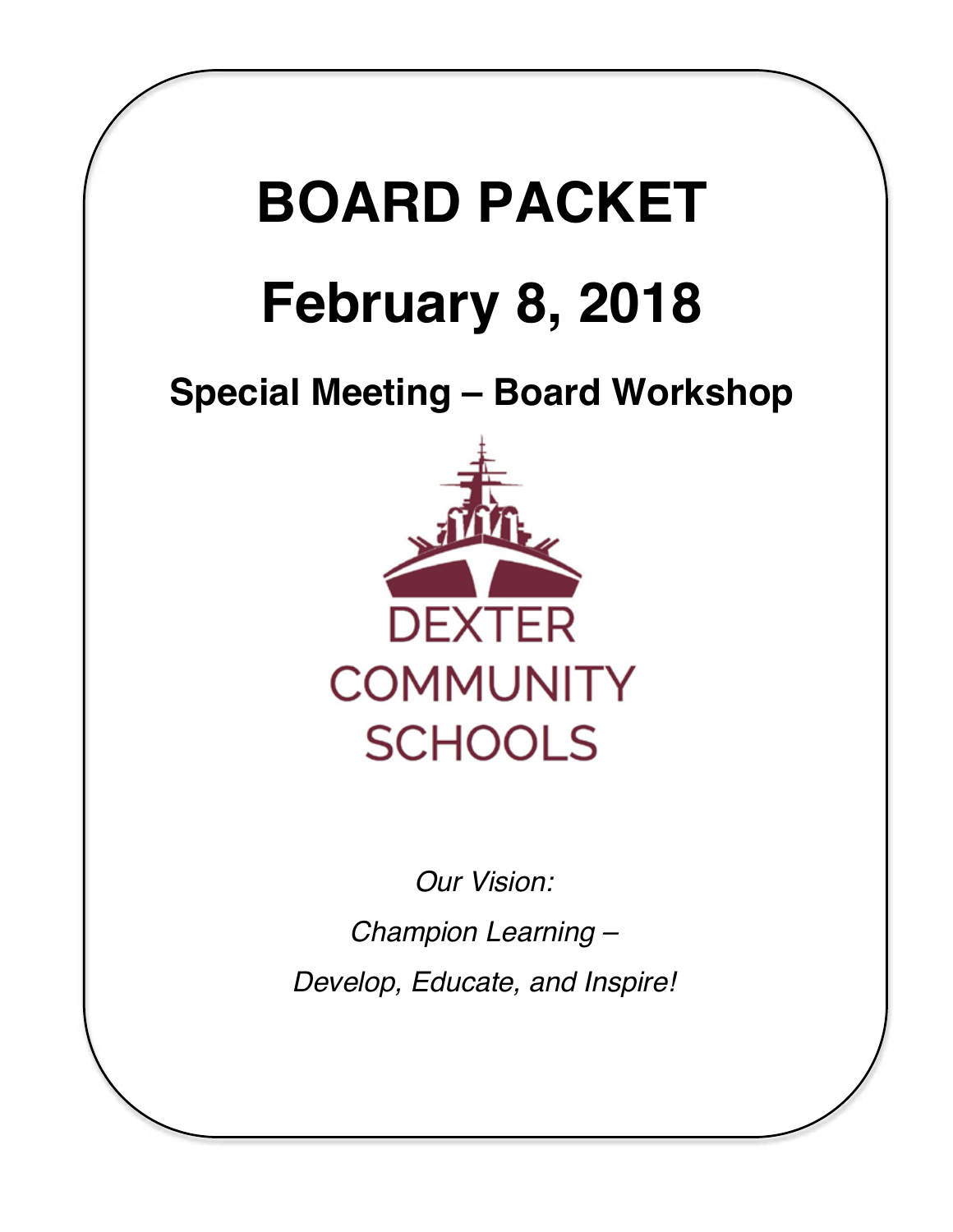

#### **BOARD WORKSHOP AGENDA SPECIAL MEETING TO REVIEW BOARD SELF-ASSESSMENT**

- **A. ROLL CALL**
- **B. MEETING MINUTES** (1-22-2018)
- **C. APPROVAL OF AGENDA**
- **D. SCHOOL PRESENTATIONS**
- **E. SUPERINTENDENT UPDATE**
- **F. STUDENT REPRESENTATIVES UPDATE**
- **G. PUBLIC PARTICIPATION:** *Persons who wish to address the Board may complete a Public Comment Card to be presented to the Board president at the beginning of the meeting. Each speaker is allotted a maximum of 5 minutes unless otherwise notified. Each speaker will be asked to announce his/her name and indicate if he/she represents any organization or agency. No person may speak more than once on the same subject during a single meeting. For further details see our policy on Public Participation at Board Meetings.*
- **H. CONSENT ITEMS**
- **I. ACTION ITEMS**
- **J. DISCUSSION ITEMS** 1. MASB Facilitated Review of Board Self-Assessment
- **K. PUBLIC PARTICIPATION:** *See Policy 0167.3*
- **L. BOARD COMMENTS**
- **M. INFORMATION ITEMS**
- **N. CLOSED SESSION**

#### **CALENDAR**

**\*Monday, February 12<sup>th</sup> – 7:00pm** Board Meeting (Creekside) **\*Thursday, February 22nd – 5:00pm** Facilities (Copeland) **\*Monday, February 26**<sup>\*</sup> – 7:00pm Board Meeting (Creekside) **\*Thursday, March 15th – 5:00pm** Facilities (Copeland) **\*Monday, March 19th** – 7:00pm Board Meeting (Creekside) **\*Thursday, March 22nd – 6:30pm** Early Literacy Presentation (Vogel Room/WISD) **\*March 26th – 30th – Spring Break**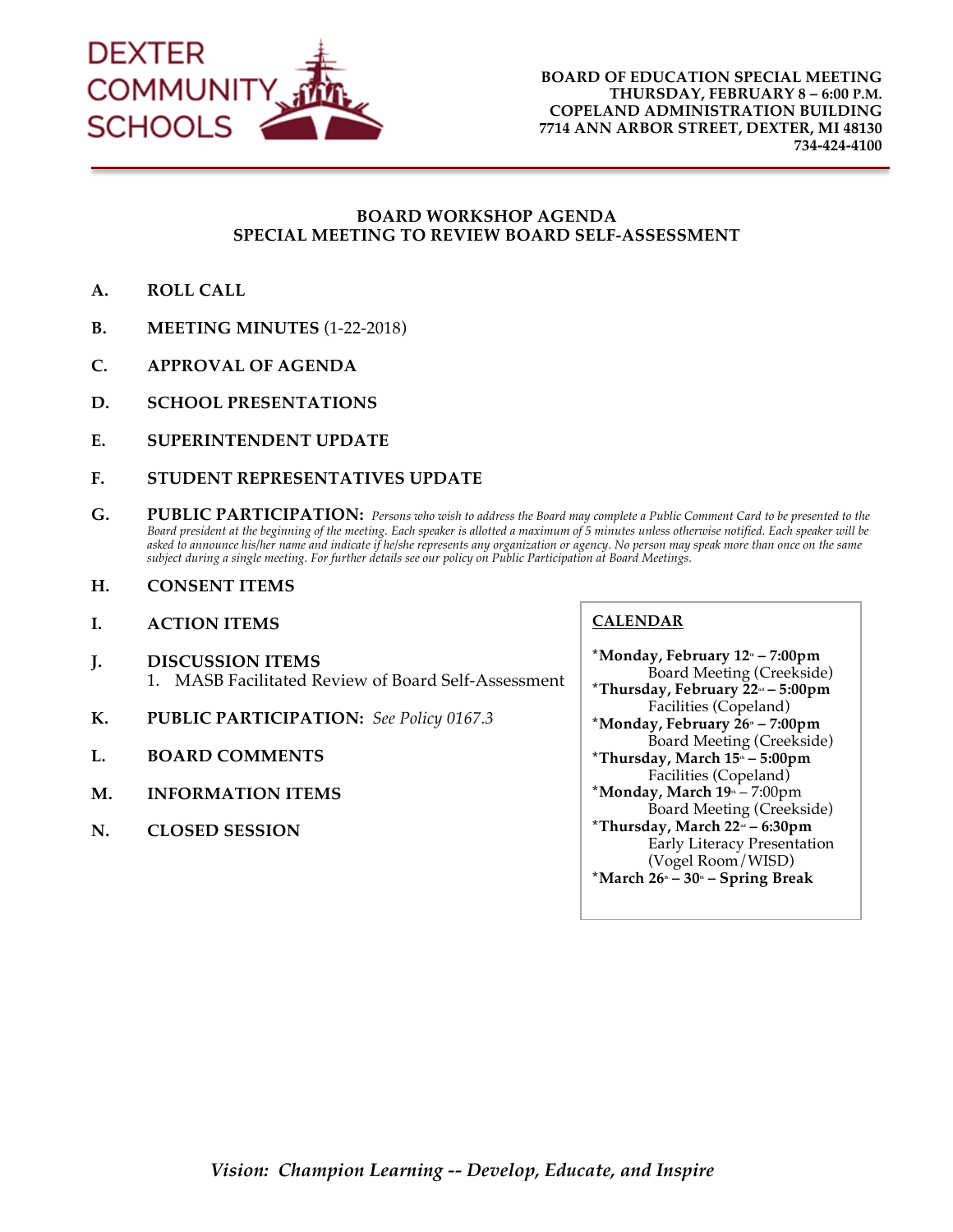## **A. ROLL CALL**

**Members Present:** Ron Darr, Daryl Kipke, Dick Lundy, Rob Mitzel, Barbara Read, Michael Wendorf, student representatives Erin Evans and Hollie Pastorino

**Members Absent:** Julie Schumaker

**Administrative & Supervisory Staff:** Katie See, Mollie Sharrar, Chris Timmis, Hope Vestergaard

**Guests:** Dallas Adair, Mike Cipolla, Anne Donevan, Karen Fazioli, Alex Golin, Drew Golin, Katie Golin, Mike Golin, Maria Harshe, Sheetal Kothari, Jennifer Maisch, Jordan Maisch, Trish Machemer, Doug Marrin, Scott McLean, Lori Moss, Heidi Patel, Nicole Rouech **DEA:** Jessica Baese, Jeff Dagg, Deb Eber

The meeting was called to order at approximately 7:01pm by Board President Michael

Wendorf.

**B. MEETING MINUTES**  $-1/8/18$ 

Daryl Kipke made a motion to approve the meeting minutes and closed meeting minutes of 1/8/18. Rob Mitzel supported the motion. **Motion Carried (unanimous).** 

#### **C. APPROVAL OF AGENDA**

Board policy provides that the Superintendent of Schools shall prepare an agenda for all meetings as directed by the President of the Board of Education. Barbara Read made a motion to approve the agenda as presented. Ron Darr supported the motion. **Motion Carried (unanimous).**

## **D. SCHOOL PRESENTATIONS**

- 1. Board Recognition. Superintendent Timmis thanked Board members for their service and dedication, and presented them with token gifts as well as thank you notes from Jenkins ECLC students and staff and Alternative Education students and staff. DEA President Jessica Baese shared with the Board the award-winning books that DEA is donating to each school library in honor of the Board.
- 2. Fourth Grade STEAM Teams Fred Pelham Bridge Research. Wylie Instructional Coach Jeff Dagg introduced student representatives from Wylie classes that have been doing STEAM projects relating to. Their slideshow presentation is posted on the board presentations page of the district website.
- 3. Educational Foundation of Dexter. EFD President Lori Moss shared with the Board the results of the Fall 2017 grant cycle. Nineteen grants for programs at all of the Dexter campuses were funded or partially funded, for a total of \$27,990.46. Grant recipients are listed at http://www.efdexter.org/awardedgrants-fall-2017-3/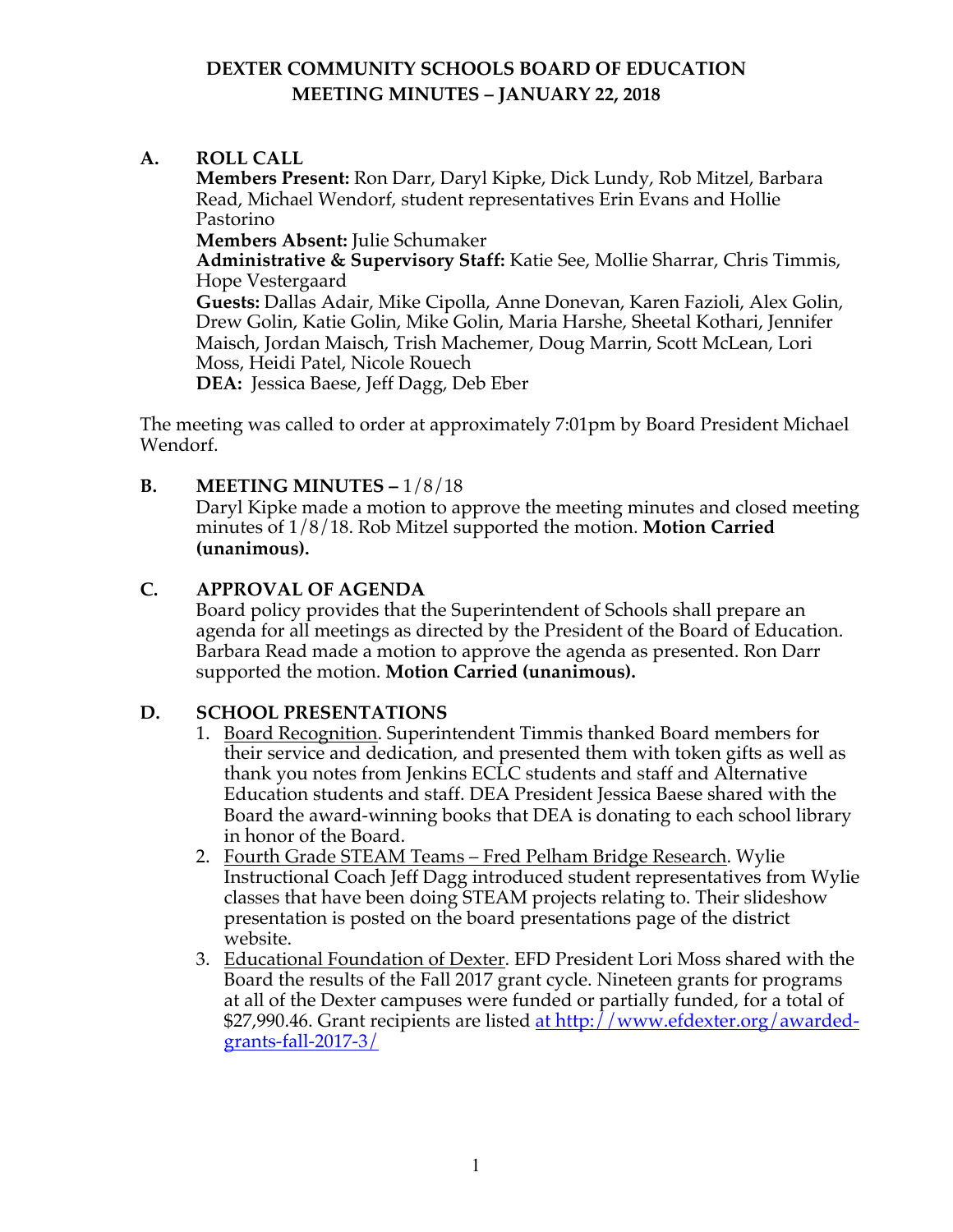## **E. SUPERINTENDENT UPDATE**

1. Construction update: Bid packages are out for the new elementary school. The facilities committee will review the construction budget at their February  $8<sup>*</sup>$  meeting and bring packages to the board for approval on February 12<sup>th</sup>. Current priorities are the new elementary school and athletic fields.

#### **F. STUDENT REPRESENTATIVES UPDATE**

- 1. Erin Evans. Board members congratulated Erin Evans on her recent college acceptance. Erin updated the Board on goings-on at the high school including finals, a winter dance, and NHS students planning to assist Bates and Wylie students at math and science nights.
- 2. Hollie Pastorino. Hollie Pastorino highlighted recent events including the boys basketball team's win over Chelsea, Wylie students taking virtual reality field trips, and Cocoa and Cram, a new Dexter District Library offering for high school students who are preparing for exams.

#### **G. PUBLIC PARTICIPATION**

- 1. Student A outlined reasons why the Student's recent suspension was excessive. Student A does not believe suspension comported with due process.
- 2. Parent of Student A called attention to items in the DCS Student Handbook and a 2017 recommendation from the State Board of Education regarding model student discipline policies. Parent did not believe that the student was treated fairly according to the district's own guidelines and called upon the Board of Education to consider adopting the state Board's recommendations.
- 3. Former student described his relationship with sibling Student A and his concerns that Student A's recent punishment for student conduct violations will affect his future opportunities.
- 4. Student Jordan Maisch outlined reasons that she does not believe Student A's recent discipline was fair and called upon the Board of Education to investigate the process.
- 5. Parent Jennifer Maisch noted Student A's numerous accomplishments and suggested that appropriate discipline consider the whole student and not only the infraction. She expressed concern that having the discipline on the Student's record could be detrimental. She requested that the policy committee review the Board discipline policies to ensure they are fair and being fairly applied and asked the Board to consider any possible means to rectify what she sees as an unjust consequence.

#### **H. CONSENT ITEMS**

**1.** December Budget Report. Ron Darr made a motion that the Board receive the December Budget Report. Rob Mitzel supported the motion. **Motion Carried (unanimous).**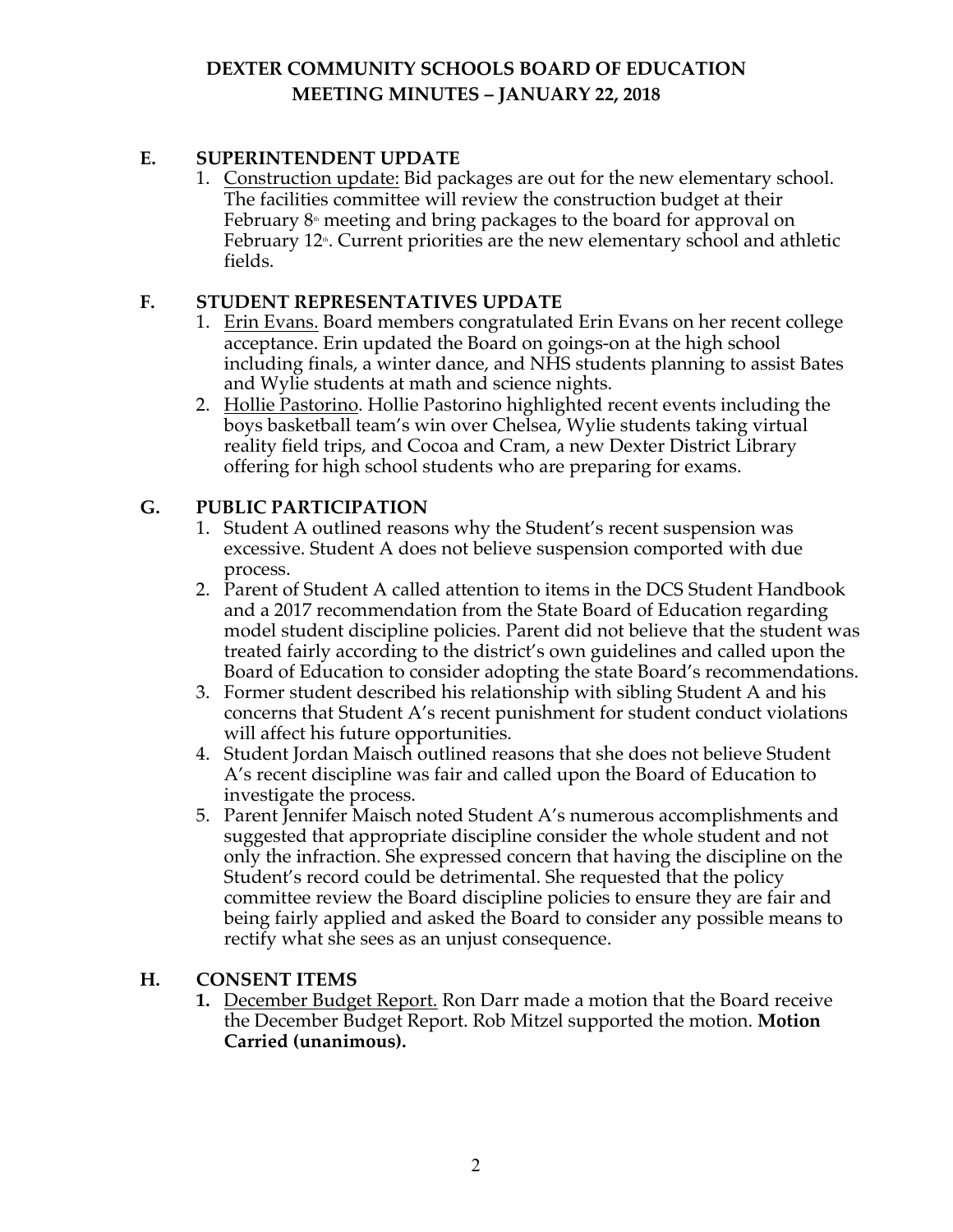#### **I. ACTION ITEMS**

- 1. 2018-19 School Calendar. Dick Lundy made a motion that the Board of Education ratify the recently approved 2018-19 Dexter Educational Association school calendar. Ron Darr supported the motion. **Motion Carried (unanimous).**
- 2. Authorize Funds to Purchase iMacs. Because the Bond budget has not yet been finalized, Technology Director Rick Munir requested that the Board approve funds to purchase technology that was planned to be purchased in January 2018 as part of the Bond package. Approving this expenditure now will enable the technology department to get computers into the labs sooner. Dick Lundy made a motion that the Board of Education approve the purchase of 344 iMacs and a MacBook Pro for \$610,555.00 as detailed in the attached quote. Daryl Kipke supported the motion. **Motion Carried (unanimous).**
- 3. WCRC Intersection Improvement Agreement. Dick Lundy made a single motion that the Board of Education approve all three agreements associated with the planned roundabout work at Baker/Dan Hoey and Baker/Shield Road: The Intersection Improvement Agreement, Grant of Temporary Construction Easements, and Grant of Permanent Easements. These documents have been reviewed by the facilities committee, district and WCRC lawyers, and by the Board at the January  $8<sup>*</sup>$ , 2018 meeting. Ron Darr supported the motion. **Motion Carried (unanimous).**
- 4. Grant of Permanent Easements. See Action Item 3. **Motion Carried (unanimous).**
- 5. Grant of Temporary Construction Easements. See Action Item 3. **Motion Carried (unanimous).**
- 6. Schools of Choice Openings for 2018-19. Superintendent Chris Timmis shared with the Board the current numbers of Schools of Choice students attending Dexter and where they come from, as well as his preliminary enrollment projections for fall and recommendations for opening slots for the 2018-19 year. Dick Lundy made a motion that the Dexter Community Schools Board of Education offer thirty slots for the Dexter High School IB Programme (ten in  $9$ <sup>th</sup> grade, ten in 10<sup>th</sup> grade, and ten in 11<sup>th</sup> grade) plus a minimum of one student in each grade level from Young Five/Kindergarten through  $8<sup>*</sup>$  grade for the 2018-19 school year. Ron Darr supported the motion. **Motion Carried (unanimous).**

#### **J. DISCUSSION ITEMS**

1. Schedule Board Workshop. Board members discussed their schedules and topics for a Board workshop to be scheduled before mid-February.

#### **K. PUBLIC PARTICIPATION – none**